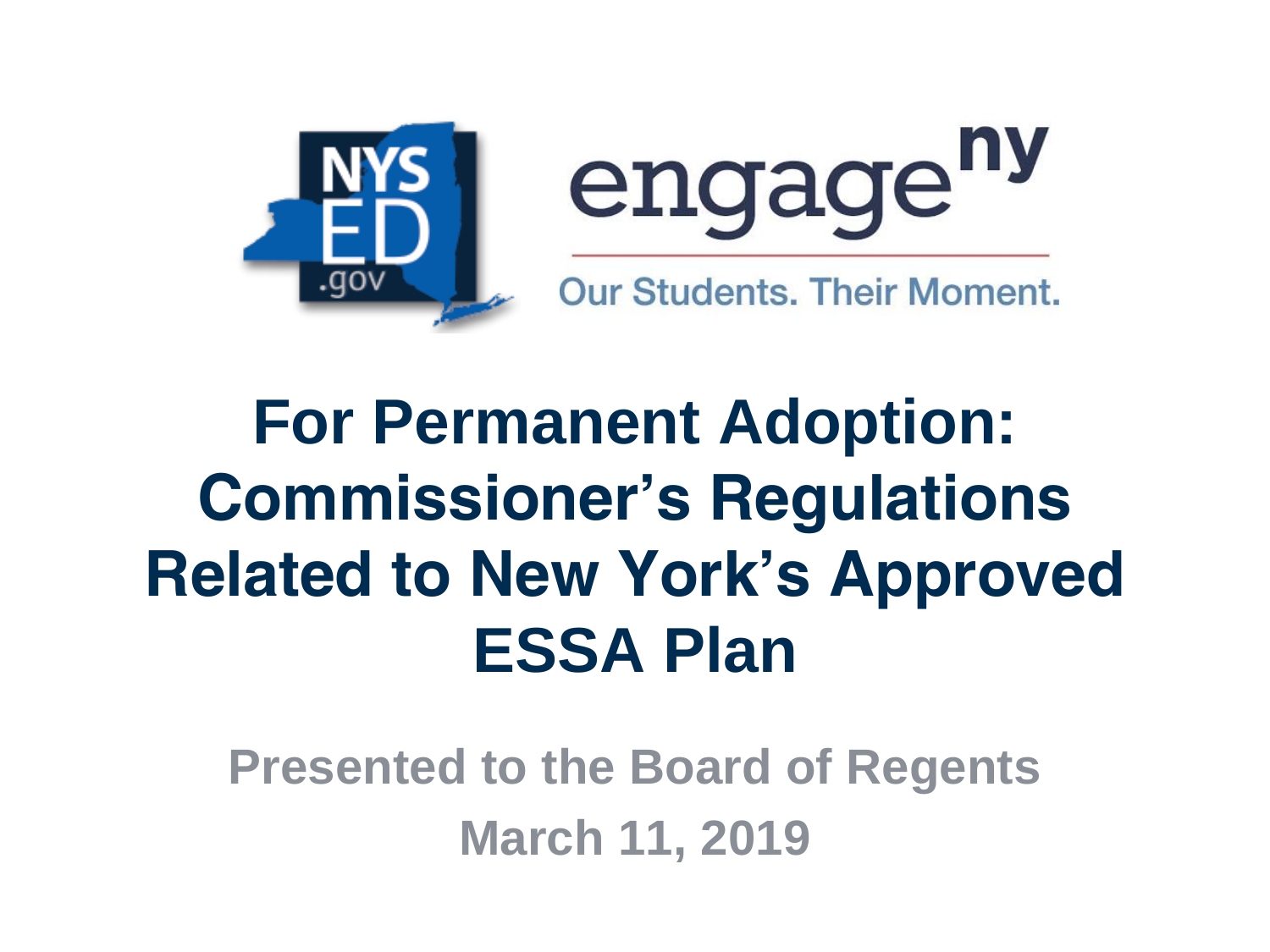## Overview: From ESSA Plan to **Regulations**

- **October 2016**: Every Student Succeeds Act State Plan Development Activities
- **November 2016**: Development of New York's Every Student Succeeds Act State Plan and ESSA State Plan High Concept Ideas
- **December 2016**: Development of New York's Every Student Succeeds Act State Plan
- **January 2017**: Development of the New York State Every Student Succeeds Act Plan and ESSA State Plan High Concept Ideas and Proposed "High Concept Idea" Summaries -- Supports and Improvements for Schools 12/1/2016 and Survey of School Quality and Student Success Indicators
- **March 2017**: ESSA Public Retreat
- **April 2017**: Board of Regents Meeting on ESSA (April 4)
- **May 2017**: Every Student Succeeds Act Draft State Plan for Public Comment
- **June 2017**: Every Student Succeeds Act State Plan: Update on Public Hearings and Public **Comment**
- **July 2017**: Board of Regents Public Retreat, with Proposed Changes to Final draft plan for submission; State Dashboards Presentation; Next Generation Assessments Presentation; Social, Emotional, Health and Mental Health, and Attendance Issues Presentation; Stakeholder Feedback Analysis Presentation
- **September 2017**: Revised Draft Every Student Succeeds Act State Plan and Associated Waivers

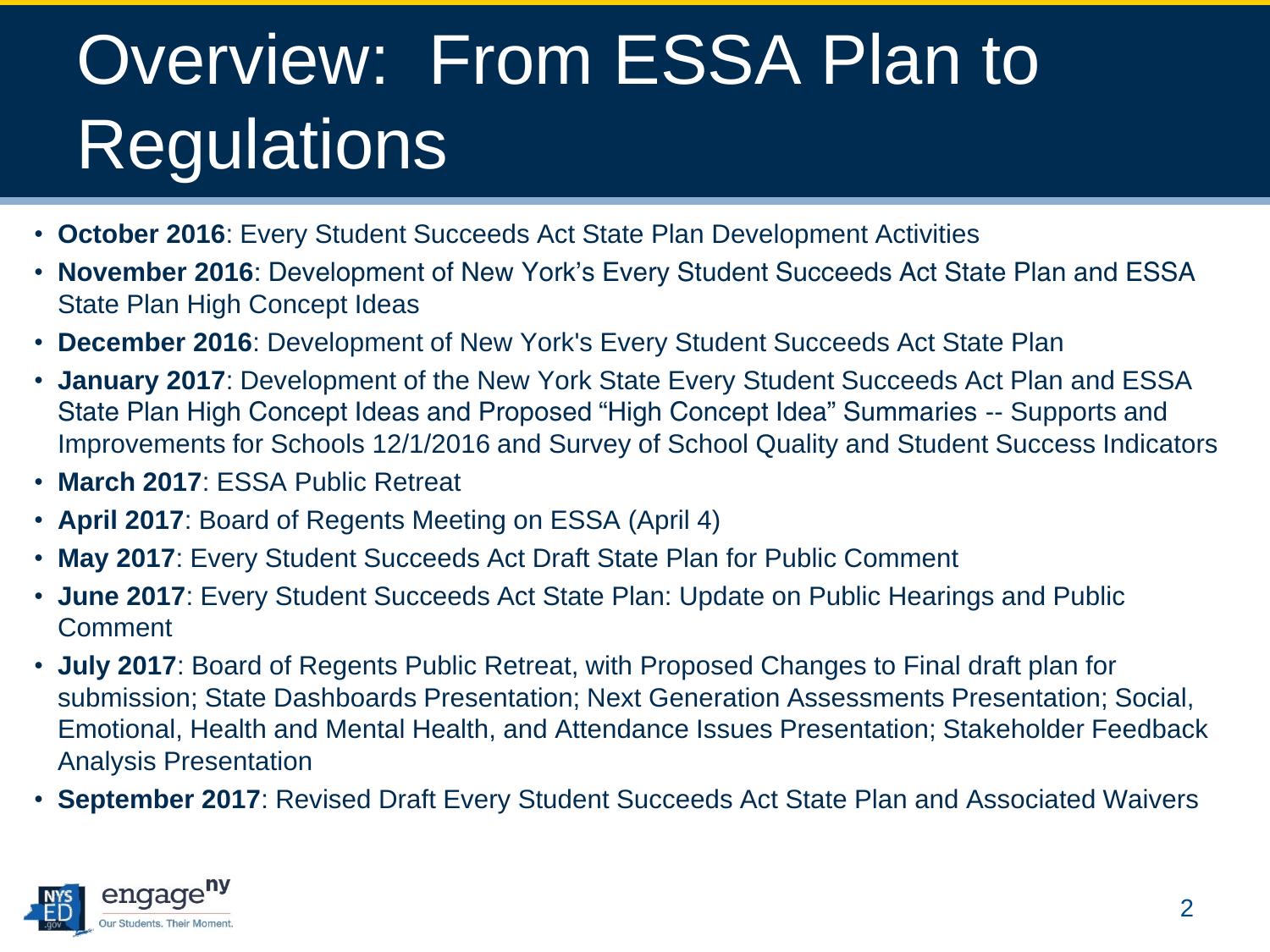# Overview: From ESSA Plan to **Regulations**

- **January 2018**: USDE Review and Approval of New York's Every Student Succeeds Act State Plan
- **March 2018:** Every Student Succeeds Act Financial Transparency
- **April 2018**: Proposed Amendments to Sections 100.2(ff), 100.2(m), 100.18, 100.19, and Part 120 of the Commissioner's Regulations and the Addition of a new Section 100.21 of the Commissioner's Regulations Relating to the implementation of the State's Approved Every Student Succeeds Act (ESSA) Plan
- **June 2018**: For Emergency Action: Proposed Draft Commissioner's Regulations Related to New York's Approved ESSA Plan
- **September 2018**: Proposed Emergency Adoption of Amendments to Sections 100.2(ff), 100.2(m), 100.18, 100.19, and Part 120 of the Commissioner's Regulations and the Addition of a New Section 100.21 of the Commissioner's Regulations Relating to the Implementation of the State's Approved Every Student Succeeds Act (ESSA) Plan
- **November 2018**: Proposed Emergency Adoption of Amendments to Sections 100.2(ff), 100.2(m), 100.18, 100.19, and Part 120 of the Commissioner's Regulations and the Addition of a New Section 100.21 of the Commissioner's Regulations Relating to the Implementation of the State's Approved Every Student Succeeds Act (ESSA) Plan
- **February 2019**: The Public Release of ESSA School and District Accountability Determinations, as required by Section 100.21 of the Commissioner's Regulations and the State's United States Department of Education (USDE) Approved Every Student Succeeds Act (ESSA) Plan

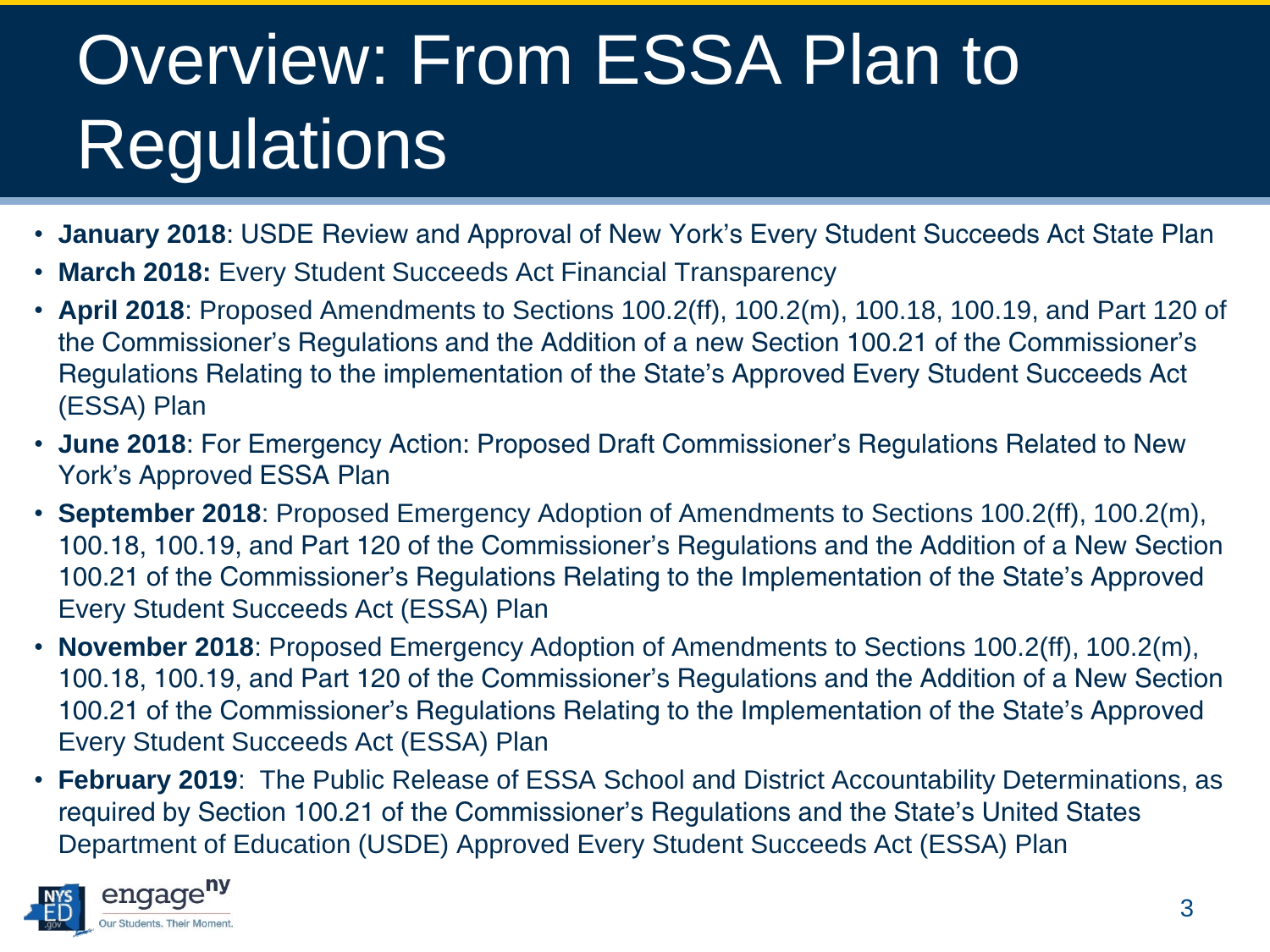#### Board of Regents Actions Related to Commissioner's Regulation 100.21

| <b>Date</b>       | <b>Board of Regents Action</b>                                                                                                                                                                                                                                                                                               |
|-------------------|------------------------------------------------------------------------------------------------------------------------------------------------------------------------------------------------------------------------------------------------------------------------------------------------------------------------------|
| <b>April 2018</b> | Approved posting the draft regulations for public comment.                                                                                                                                                                                                                                                                   |
| <b>June 2018</b>  | The Department presented the Board of Regents with a summary of the comments<br>received through June 4, 2018 and resulting revisions to the regulations. The Board<br>of Regents took Emergency Action on ESSA regulations, effective July 1, 2018. A<br>30 day public comment period commenced on the revised regulations. |
| September 2018    | Board of Regents took a second emergency action to implement the revised<br>regulations, based upon extensive public comment. A 30-day public comment period<br>commenced on the revised regulations.                                                                                                                        |
| November 2018     | Board of Regents adopted the regulations by a third emergency action. The<br>regulations adopted were identical to those adopted in September 2018.                                                                                                                                                                          |
| December 2018     | Board of Regents adopted the regulations by a fourth emergency action. A few<br>changes were made from those adopted in September based on interactions with<br>field and based on public comment. A 45-day public comment period commenced<br>on the revised regulations.                                                   |
| February 2019     | Board of Regents adopted the regulations by a fifth emergency action to ensure that<br>the emergency rule adopted at the December 2018 meeting remained continuously<br>in effect until it could be adopted at the March 2019 Meeting.                                                                                       |

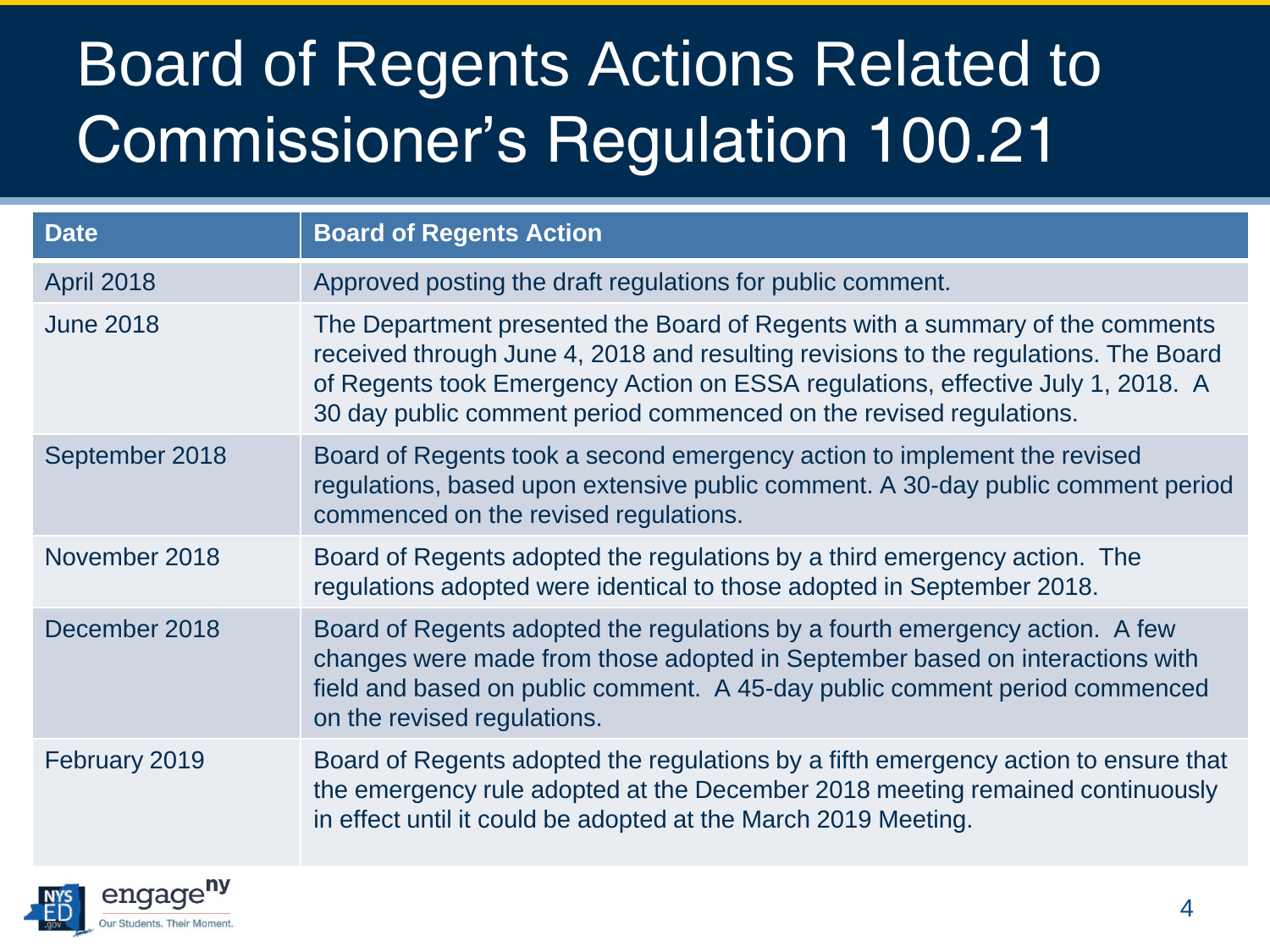# Regulatory Revisions through February 2019

While we received over 1,900 comments during the public comment period between May 2018 and November 2018, we received only 2 comments during the last 45-day comment period, which ended in February 2019.

Regulatory revisions through February 2019 included, but were not limited to these areas:

- Participation Rate
- N-size
- Out of School Suspensions
- School interventions
- Participatory Budgeting
- District Report Cards
- **Translations**
- Accountability for New York City High Schools
- Required Actions for Certain Schools under Registration Review (including schools in Receivership) that do not make progress.
- Petition Process for changes to Measures of Interim Progress

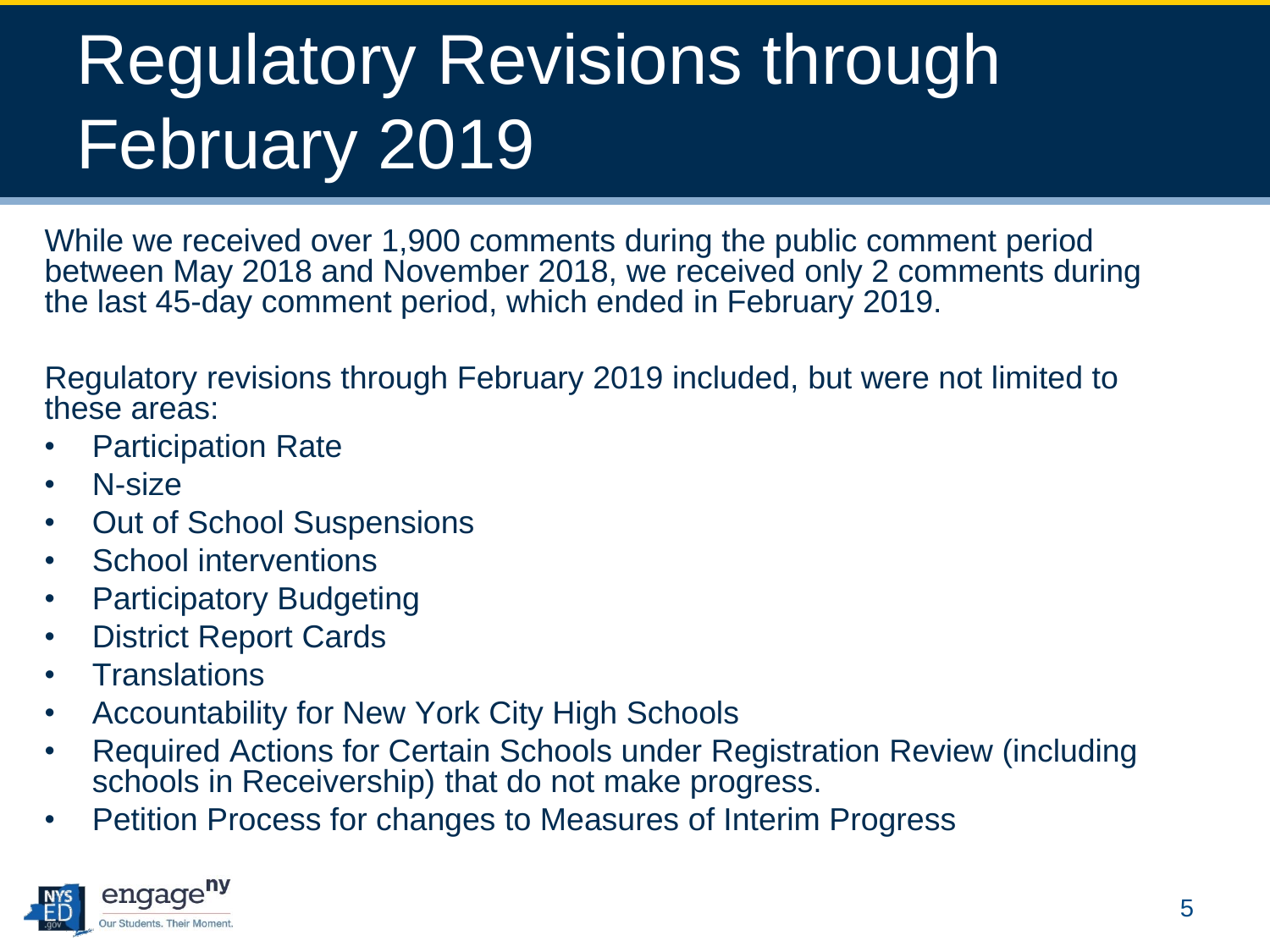# Regulatory Revisions through February 2019 (cont.)

- Computation of Combined Composite Performance and Growth Level and Combined Composite Performance and Graduation Rate Level
- Computation of Academic Progress Level, English Language Proficiency Level, and Student Growth Level
- Leadership Team Support Report and Leadership Team Needs Assessment
- Identification of Target Districts
- Assignment of teachers to schools identified for Comprehensive Support and Improvement (CSI)
- Teacher transfers to/from identified schools
- Identification and appointment of leadership and staff to a new school replacing a closing SURR or Receivership School.

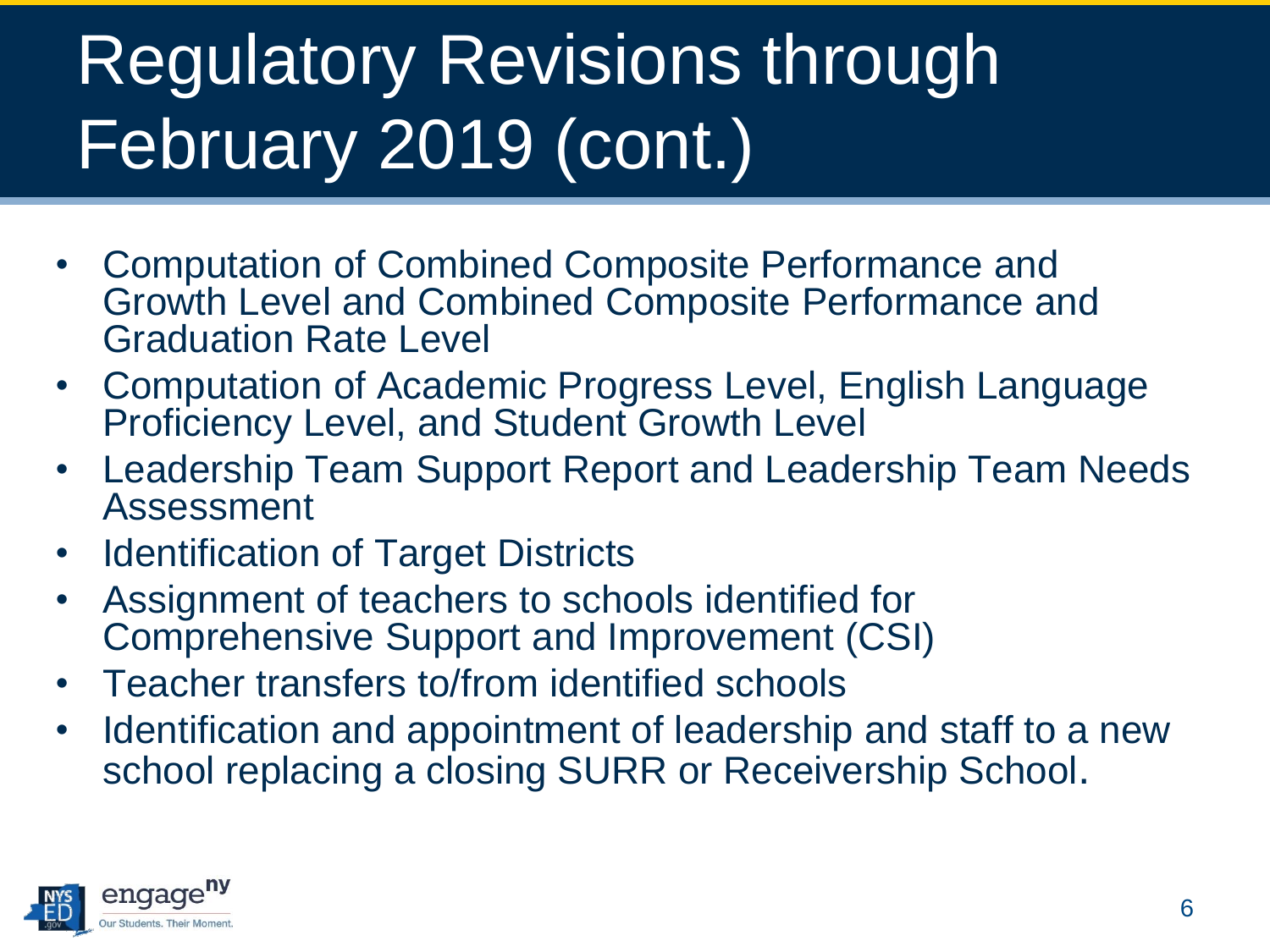## External Reviews of New York's ESSA Plan

#### • The Bellwether Report

- "New York's documentation of its state support system is the strongest part of the state's plan. It is **detailed, thorough, and has the potential to succeed**. New York plans to offer a differentiated system of supports to schools based on their identified needs and includes a **well-thought-out plan for use of evidence-based interventions**. Although many states make statements to this effect, **New York has put in place a comprehensive process** to ensure schools and districts are equipped to navigate the school improvement process."
- University Council For Educational Administration
	- Identified New York as **one of nine exemplary state plans** due to its strong commitment to making investments in quality school leadership.

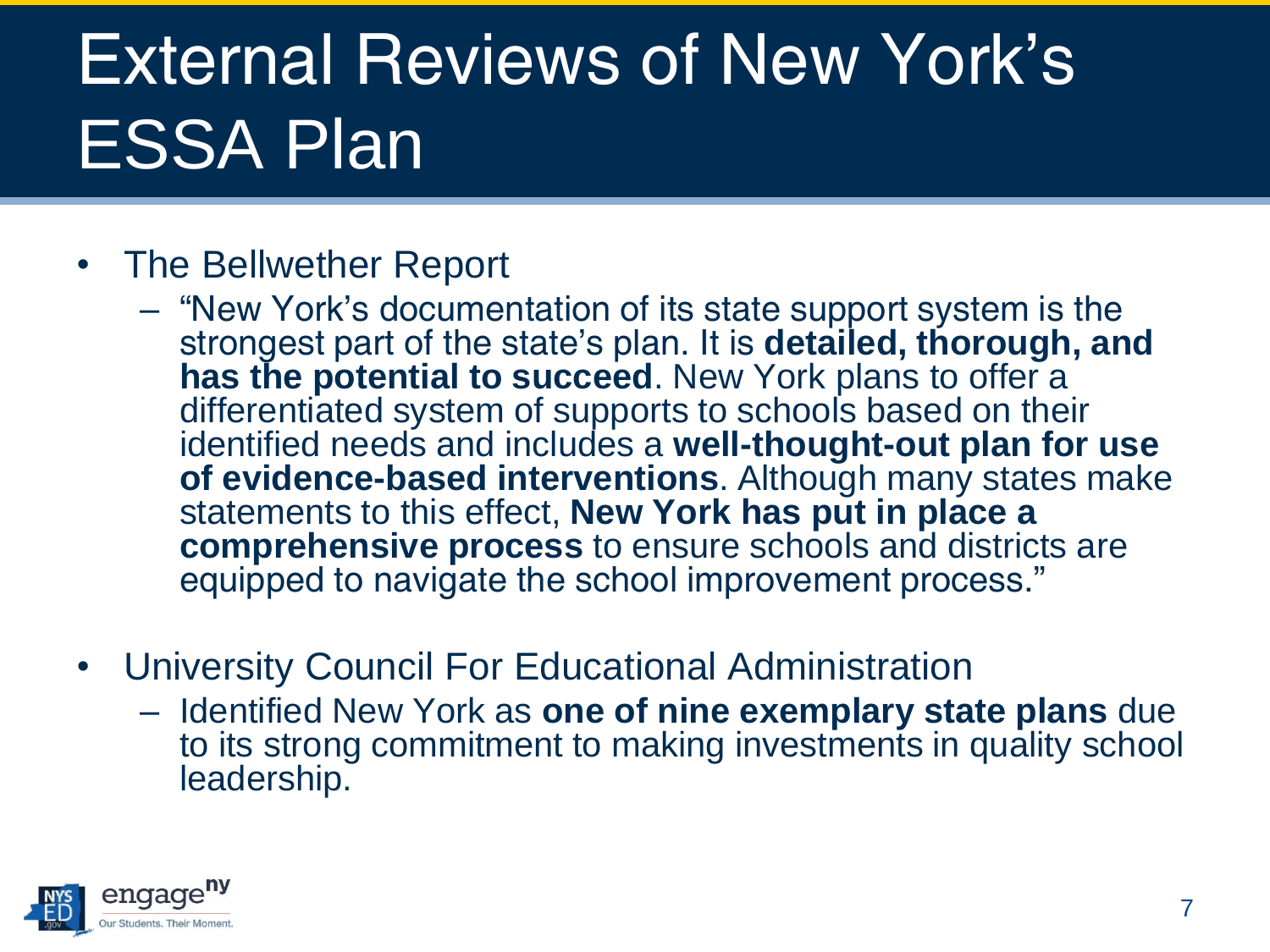#### ESSA Plan Implementation: Federal Funding

- Eligible districts and schools will receive the following allocations for 2018-19: Target District - \$25,000 per district; Comprehensive Support and Improvement School - \$25,000 per school; and Targeted Support and Improvement School - \$25,000 per school.
- For the 2018-19 school year, Target Districts must use these funds to support:
	- $\checkmark$  Participation in Target District Institutes;
	- ✓ Participation in Regional Training for Schools Receiving NYSED-led DTSDE support visits;
	- $\checkmark$  Administration of surveys to teachers, parents, and students;
	- $\checkmark$  Participation in the DTSDE review process and/or comprehensive needs assessments; and
	- $\checkmark$  Development of the 2019-20 improvement plans.
- In 2019-20, additional funds will be distributed through allocational grants. These funds will be used primarily to implement evidence-based interventions and other school improvement activities detailed in school and district improvement plans.
- 2019-20 funds will also support ongoing monitoring and evaluation of the improvement plans via comprehensive needs assessments; surveys administered to students, staff, and parents.

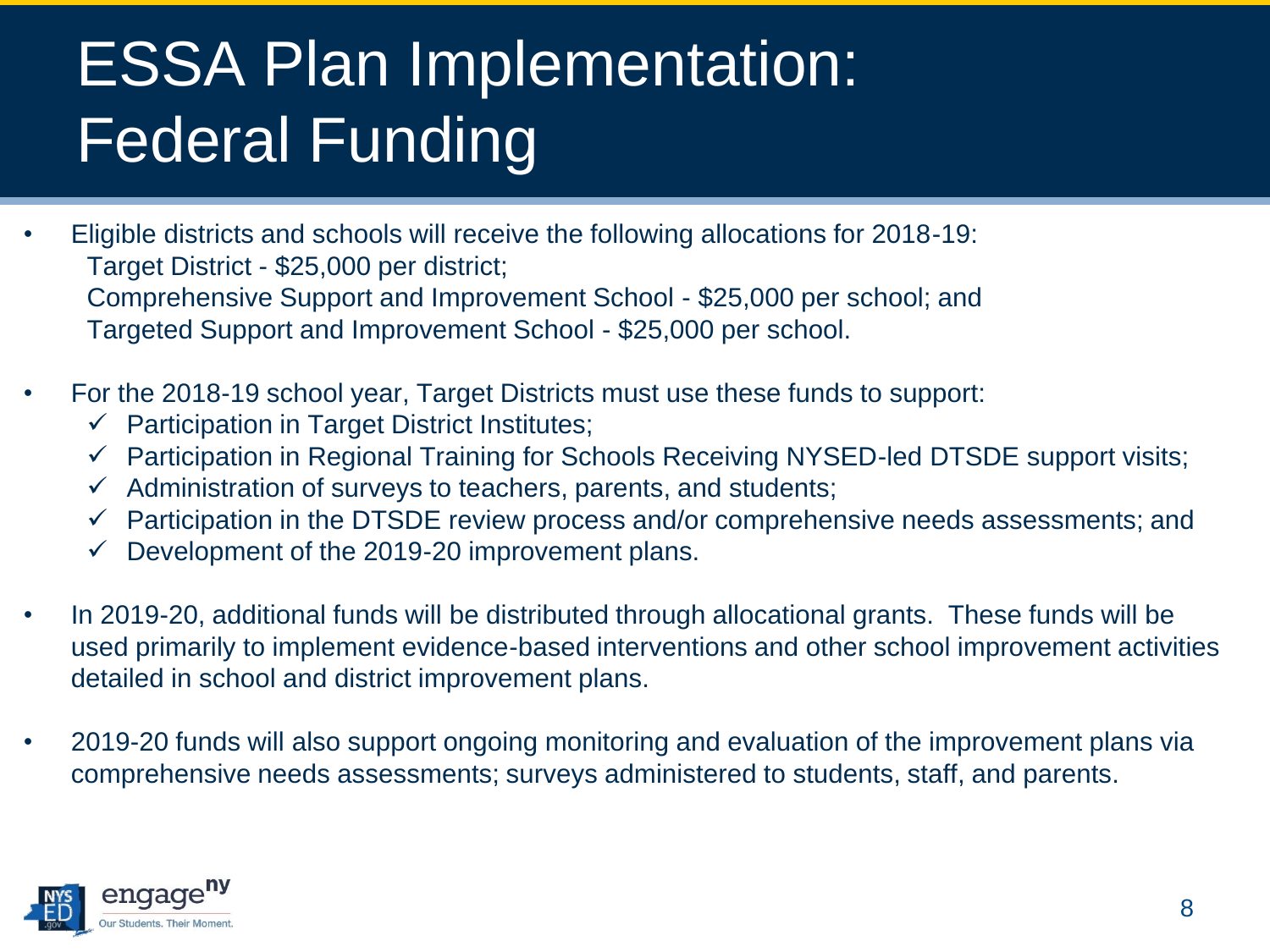#### ESSA Plan Implementation: Professional Development

- **Summer of 2018** ten (10) regional trainings were held across the state to provide information on the new accountability system under ESSA.
- **January 2019** 
	- Orientations for Target Districts and training on the required TSI needs assessments to be completed by the districts.
	- Informational webinar on new 2018-19 Title I School Improvement Grant Funding that is available to support initial planning and needs assessment efforts.
- **February 2019** 
	- Orientation for Principals of CSI schools that are scheduled to receive DTSDE reviews during the 2018-19 school year.
	- Guidance memo provided additional information and guidance regarding the use of 2018-19 funds, including the process for supporting early implementation activities in recently identified CSI and TSI Schools.
- **March 26, 2019**  Target District Institute focused on school and district improvement planning.
- **Spring/Summer 2019**  Trainings will be held related to the 2019-20 Title I School Improvement Grant Funding.